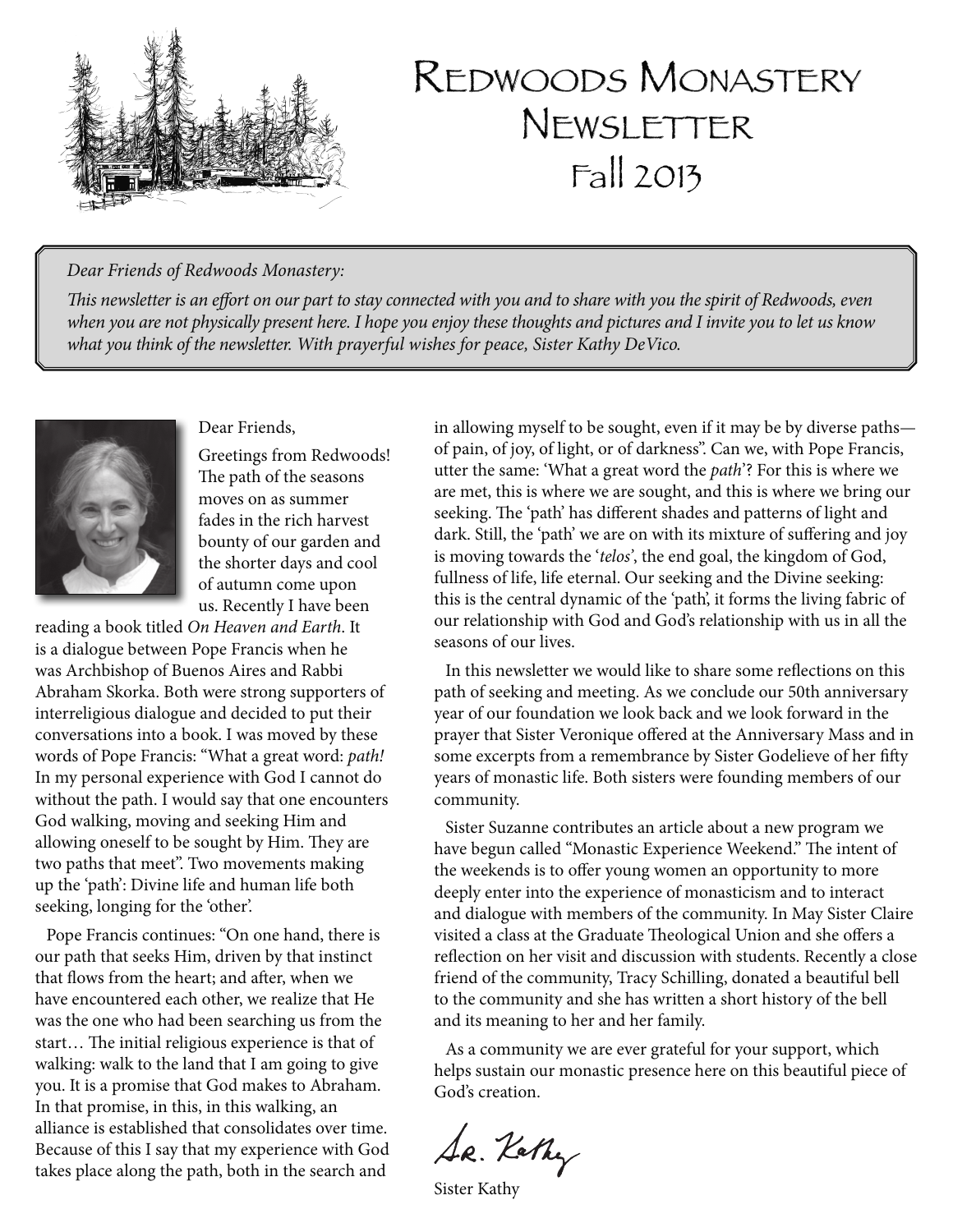# **Fifty Years of Monastic Life** *by Sister Godelieve*

My monastic call came after a week of discernment following a crisis of faith that left me very miserable. After reading the book *Christ, Life of the Soul* by Dom Marmion, OSB, I realized: "It is worthy to live the life of Christ." I decided to pursue this, ignoring of course what this exactly meant, and what was involved in it. It was totally accidental that I entered the Monastery of Nazareth in Belgium.



*Sister Godlieve*

Looking back on all the years I have lived monastic life, I am thankful for the initial formation I received there. But after six years I was aware that I had not lived out much of it in a meaningful way. It is by being in the U.S. that some things happened to me that affected the rest of my life. Events that occur in life, at times in unforeseen ways, become often the opportunities for new insights, leading up to important changes.

As the day is followed by night, I have come to experience the joys of doing my part in creation as well as dealing with dark periods of struggle, doubts and resistances. As the seasons move from springtime to summer and from fall to winter, I have been in touch with new births in the soul, with moments of deep fulfillment; have gained some wisdom in growing older and born the consequences of infidelity, illusions, laziness, and unbelief. I am increasingly aware that 'letting go' of what is 'mine' to embrace the 'other' is an endless endeavor, a must in daily life, to die and rise again.

I have come to see the Rule of St. Benedict as an ancient document to be interpreted according to the time we live in. Its structure has been helpful over the years, as it offers daily continuity as well as change. Prayer is not anymore exclusively a request for help from God, but has evolved as a living in God's presence. Silence and solitude are vital to be in touch with the deepest core of our being. Community life, with its service to one another, is by itself a school of self-knowledge. Poverty is not a deprivation of what is truly needed but rather, in our time of escalated consumerism, calls us to frugality. Lectio divina and study bring us in touch with those who

have gone before us and from whom we can learn. Manual labor, shared together, provides for our own living. Through hospitality we welcome others who are longing to share the same values we live by. I see the Rule of St. Benedict as a prophetic document for our time right now and for the future.

Having entered the last phase of my life, it has become clear to me that monastic life is not something to be 'achieved' but is a 'way of life' moving on with increased awareness and commitment toward the Ultimate Reality of Being, who is God, becoming All in all; who is One, Life and Love and all of this, through the ordinary events of daily life, asking for transformation. Aware of my great poverty, but trusting in God's "mercy, within mercy, within mercy," I am very thankful for the call I was offered and have said "YES" to, and I am hopeful about, and supportive of a future for monasticism. I thank each of you for your support and patience over the years.

### **Sister Veronique's prayer at the Fiftieth Year Anniversary**

*What is impossible for people is possible for God (Luke 18: 27), Jesus taught. I have strength for everything through him who empowers me. (Letter to the Philippians 4: 13), St Paul wrote.*

*These words have been an undercurrent in these 50 years:*

*In being led by God's Spirit, and the knowing of the strength of community, this community, and the support of all the people connected to Redwoods. I pray God for this day and the days and years to come, that we, as a community may further God's kingdom on earth.*

*And let us give thanks and glory to God for the gift of these 50 years that have revealed the beauty of the human soul in this place.*

### **Monastic Experience Weekend for Young Women** *by Sister Suzanne*

This summer Redwoods Monastery hosted a weekend geared especially toward young women (ages 18-40) who were interested in learning more about monasticism and contemplative prayer. Six women attended – most in their early twenties. Some were interested in a religious vocation, but most came just to experience a deeper level of prayer. This was the second year we hosted this event and we now hope to make it an annual event.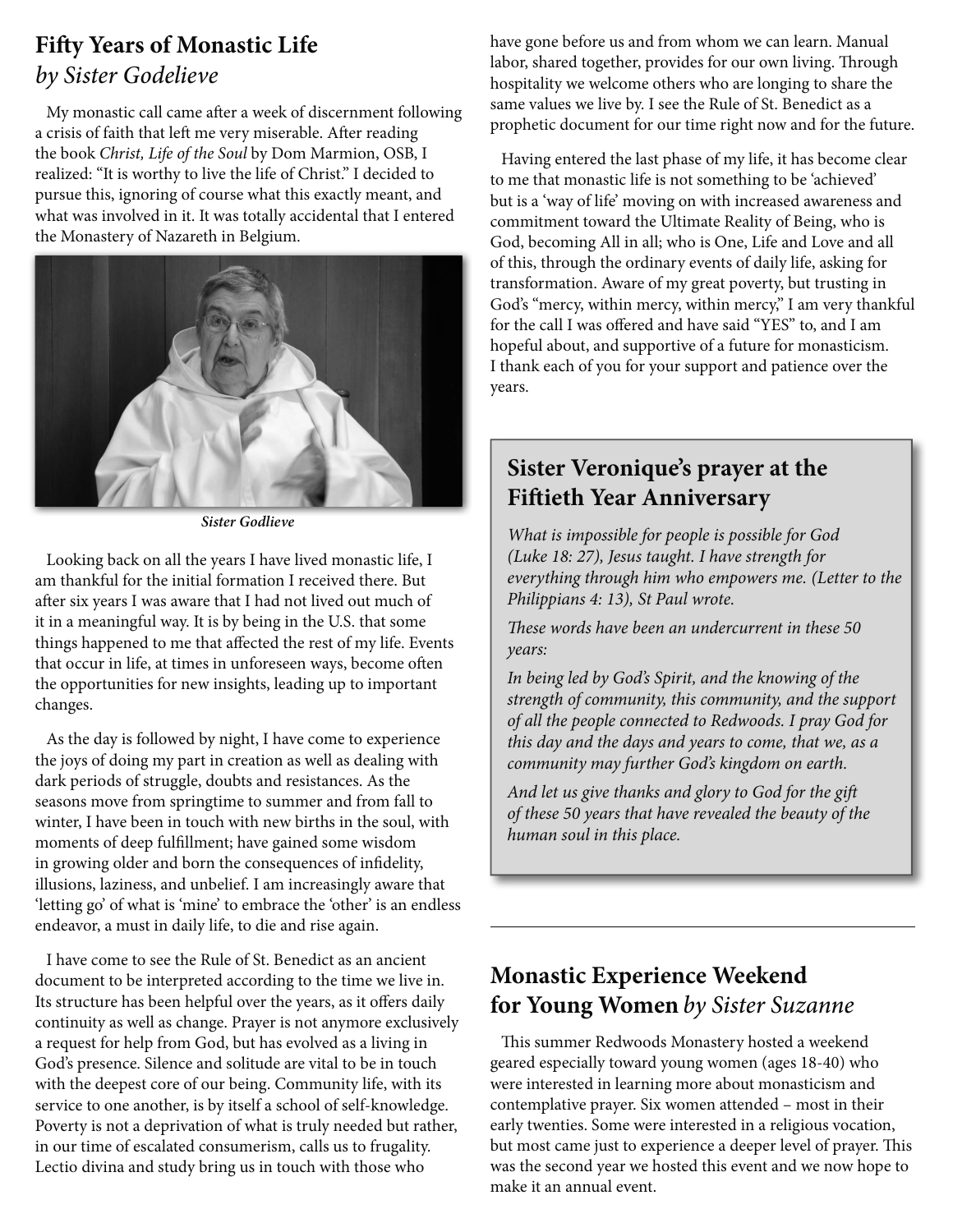

Our guests followed our monastic schedule of prayer, spiritual reading, and manual labor. They got up and joined the sisters for mediation first thing in the morning. For some, this was a stretch, but all believed they benefitted from the experience. Coming from a busy world of work, school, and social life into the silence of the redwoods can be a dramatic transition. Cell phones do not get reception here; there is no texting or wifi for internet connection. Without these distractions, we hoped there would be space for each participant to enter deeply into her heart and soul and listen for God's voice. This is the intent of the weekend.

For morning work, they helped Sister Ann Marie in the garden and constructed a frame for the pole beans. Working with the hands, being in touch with the earth, and collectively creating in community are a foundational monastic practice. Community life is a very simple joy and one that may well be hidden in today's competitive work and study environments.

There were three conferences during the weekend. The first was of a very introductory nature, explaining our prayer practices and giving suggestions for morning meditation. In the second conference, we showed a DVD\* we recently filmed about our life at Redwoods. Sisters also shared their own vocation stories and impressions of monastic life. This conference is usually the most meaningful to the participants. They want to hear about our personal journey to the monastery and the commitment to God that keeps us here. One woman commented that though our life is restrictive, we seem happy, free, and emotionally balanced. She did not expect the joy she saw in us.

The final conference was on the monastic practice of Lectio Divina. This is a very traditional practice where scripture is read very slowly and intentionally, listening for the voice of God in the reading. What is God telling me personally through this reading? How do I connect this scripture with my life? We read silently and then shared about the text. The conference gave the participants the opportunity not only to explore scripture, but also to open up new vistas and insights into their personal lives and experiences of God.

On the evaluation for the Monastic Experience Weekend, we asked the question, "What did you find most beneficial to you

personally?" Here are some of their responses:

"To be given the chance to step into the life here. For me it was really valuable to experience for myself how a life of prayer actually works… not just the Office and Mass… but work and living in the surroundings here are a part of the holistic life style."

"The joyful openness everyone fosters here. I felt free to explore the forest, which I know gives me life, but also invited to interact with everyone because of the joy with which you live."

"It was the common prayer - when prayers were offered, sung with beautiful voices - profoundness could be felt. I felt inspired as prayers were offered amidst beautiful nature

reflected on the glass (in the church)."

"To join in the gardening as a group is something I did not expect, but it was fun, meaningful when we ate something that we grew."

The impact of the Monastic Experience was reciprocal. The Redwoods community was enriched



by seeing young people really "get" our life. They entered into it with "beginner's mind" and reflected back the treasures of monastic life that we sometimes take for granted.

Of course no experience of Redwoods would be complete without walks in the woods, animal watching, and star gazing. And nature did not disappoint us. A doe gave birth right outside the cloister windows and the mother deer proudly showed off her newborn twins to our guests.

*\* (This film can be viewed on the monastery's website at: http://www.redwoodsabbey.org/Life/Vocations/)*

# **Sister Claire's visit to the Jesuit School of Theology of Santa Clara University** *by Sister Claire*

In May I was invited to speak to a class of Sister Julia de Prinz, from the Verbum Dei Community of San Francisco. We have known the Sisters of Verbum Dei for many years now and Sister Julia gives us Biblical seminars every year. Sister Julia is a professor at the Jesuit School of Theology of Santa Clara University in Berkeley and was teaching a class titled "Mission, Hermeneutics and Hybridity." In April, the students watched the movie *Of Gods and Men* about our Cistercian Brothers who were killed in 1996 in Algeria. The students